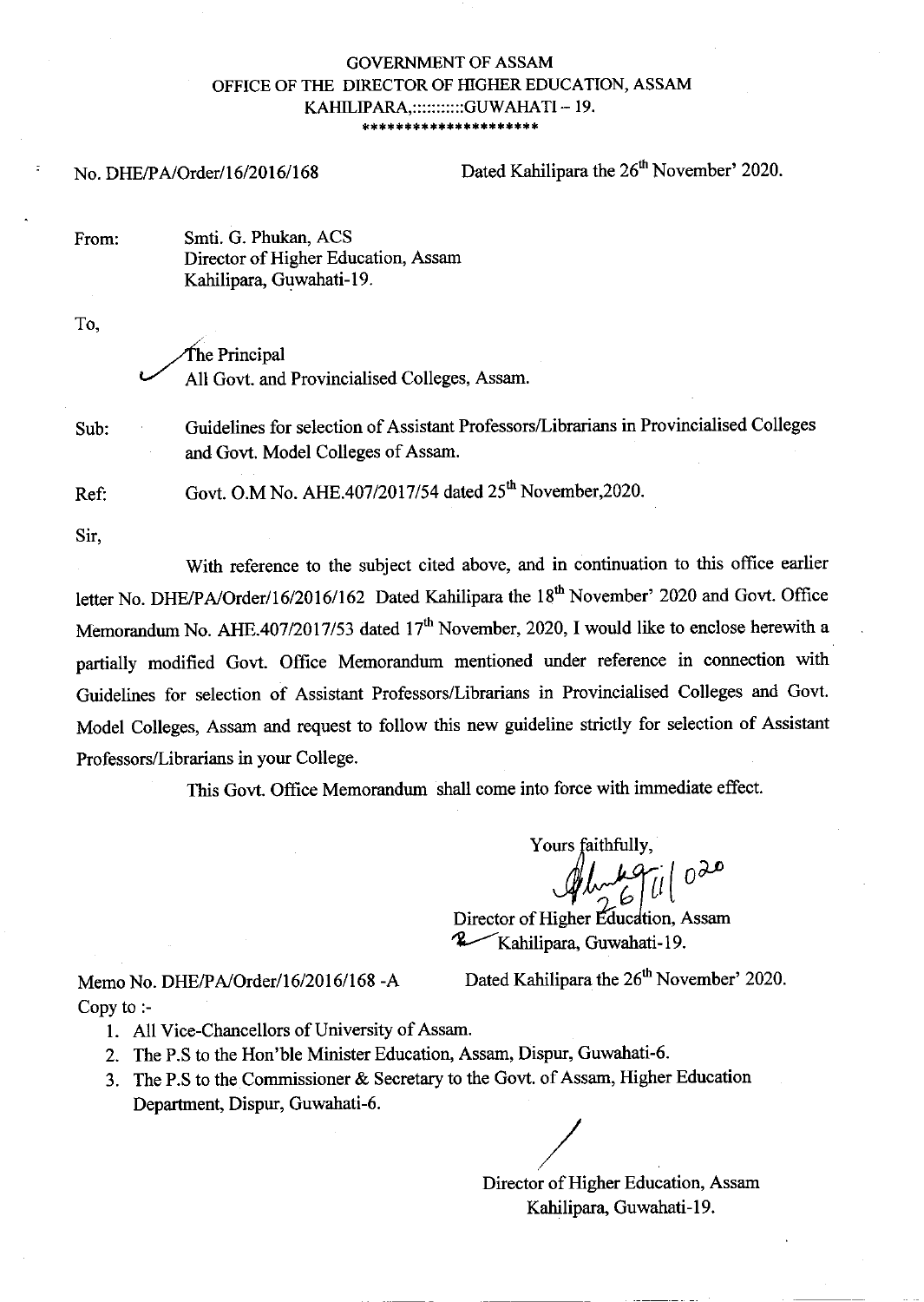## GOVERNMENT OF ASSAM HIGHER EDUCATION DEPARTMENT DISPUR::: GUWAHATI-6

No.AHE.407/2017/54 Dated Dispur, the 25<sup>th</sup> November, 2020.

ur

### OFFICE MEMORANDUM

Subiect: Guidelines for Selection of Assistant Professors/ Librarians in Provinciaiised Colleges and Govt. Model Colleges of Assam.

In partial modification of Govt. OM vide No.AHE.407/2017/53, dated 17-11-2020 issued by Higher Education Department, the Government of Assam in Higher Education Department is pleased to notify the following guidelines for selection of Assistant Professors/ Librarians in Provincialised Colleges and Govt. Model Colleges of Assam.

#### SELECTION PROCEDURE FOR THE POST OF ASSISTANT PROFESSOR/ LIBRARIAN:

Qualifications for Direct Recruitment of Assistant Professor: (Reference: Clause 3.0.0/4.0.0/4.40/4.4.1 of the UGC Regulations, 30<sup>th</sup> June, 2010).

- (i) Good Academic Record as defined by the concerned university with at least 55% marks (or an equivalent grade in a point scale whenever grading system is followed) as the Masters Degree level in a relevant subject from an Indian university or an equivalent degree from an accredited foreign university;
- (ii) Besides fulfilling the above qualifications, the candidate must have cleared the National Eligibility Test (NET) conducted by the UGC, CSIR or similar test accredited by the UGC like SLET/SET;
- (iii) Notwithstanding anything contained in sub-clause (i) and (ii) to this Clause 4.40.1, candidates who are, or have been awarded a Ph.D. Degree in accordance with the University Grants Commission (Minimum Standards and Procedure {or Award of Ph.D. Degree) Regulation, 2009 shall be exempted from the requirement of the minimum eligibility condition of NET/SLET/SET for recruitment and appointment of Assistant Professor or equivalent positions in Universities/ College/ Institutions;
- (iv) NET/SLET/SET shall also not be required for such Masters Programmes in disciplines for which NET/SLET/SET is not conducted;
- (v) A relaxation of 5% may be provided at the graduate and masters level for the Scheduled Caste/ Scheduled Tribe/ Differently-abled (Physically and visually differently-abled) categories for the purpose of eligibility and for assessing good academic record during direct recruitment to teaching/ librarian positions. The eligibility marks of 55% marks (or an equivalent grade in a point scale wherever grading system is followed) and the relaxation of 5% to the categories mentioned above are permissible, based on only the qualifying marks without including any grace marks (clause-3.4.1);
- (vi) A relaxation of 5% may be provided from 55% to 50% of the marks to the Ph.D. Degree holders, who have obtained their Masters Degree prior to 19<sup>th</sup> September, 1991 (Clause- $3.5.0$
- (vii) The period of time taken by candidates to acquire M.Phil. and/ or Ph.D. Degree shall not be considered as teaching/ research experience for appointment to the Positions (Clause-3.9.0).

## SELECTION COMMITTEE SPECIFICATION FOR ASSISTANT PROFESSOR IN COLLEGES INCLUDING PRIVATE COLLEGES: (Clause-5.1.0 and 5.1.4).

- (a) The Selection Committee for the post of Assistant Professor in Colleges including Private Colleges shall have the following composition:
- 1. Chairperson of the Governing Body of the College or his/ her nominee from among the members of the Goveming Body to be the Chairperson of the Selection Committee;
- 2. The Principal of the College;
- 3. Head of the Department of the concerned subject of the college;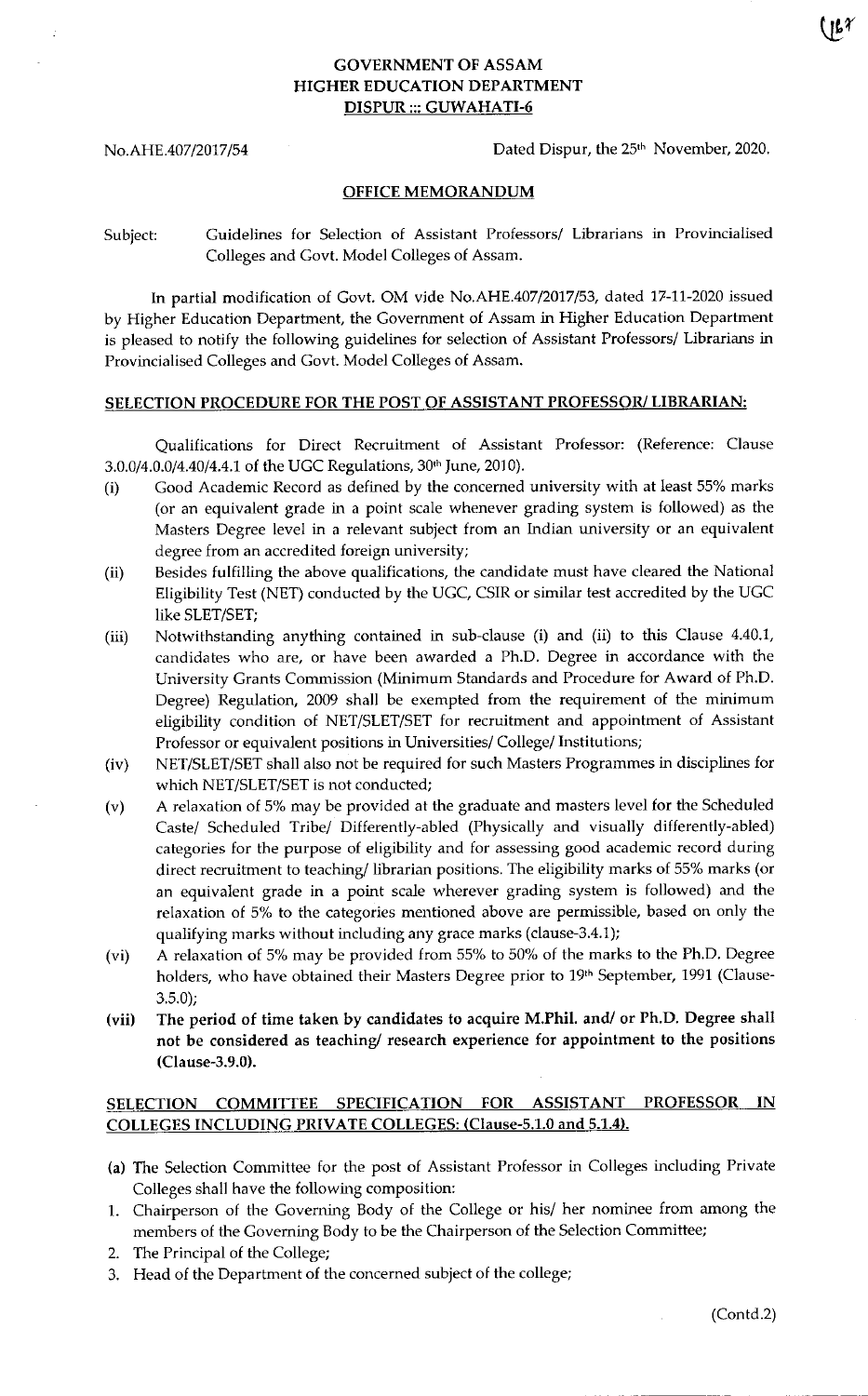- 4. Two nominees of the Vice-Chancellor of the affiliating university of whom one should be <sup>a</sup> subiect expert. In case of College notified/ declared as minority educational institutions, two nominees of the Chairperson of the College from out of Panel of five names preferably from minority communities, recommended by the Vice Chancellor of the affiliating university from the list of subject experts suggested by the relevant statutory body of the college of whom one should be as subject expert;
- 5. Two subject experts not connected with the College to be nominated by the Chairperson of the Goveming Body of the college out of a panel of five names recommended by the Vice Chancellor from the list of subject experts approved by the relevant statutory body of the university concerned in case of colleges notified/ declared as minority educational institutions, two subject experts not connected with the University to be nominated by the Chairperson of the Governing Body of the college out of the panel of five names, preferably from minority communities, recommended by the Vice Chancellor from the list of subject experts approved by the relevant statutory body of the College.
- 6. An academician representing SC/ST/OBC/Minority/Women/Differently-abled categories, if any of candidates representing these categories is the applicant, to be nominated by the Vice-Chancellor, if any of the above members of the selection committee do not belong to that category.
- (b) To constitute the quorum for the meeting five of which at Ieast two experts from out of the three subject experts shall be present.

Conversion UGC's guidelines for standardized marking procedure of all counts in terms of concrete marks against each item are as below:

It is hereby clarified that where the University/ College/ Institution declares results in grade points which are on a scale of seven, the following mechanism shall be applied by the Selection Committee for conversion of grade points to equivalent percentages.

| Grade               | <b>Grade Point</b> | Percentage Equivalent |
|---------------------|--------------------|-----------------------|
| 'O' Outstanding     | 5.50-6.00          | 75-100                |
| 'A' - Very Good     | 4.50-5.49          | 65.74                 |
| $'B'$ – Good        | 3.50-4.49          | 55-64                 |
| 'C' - Average       | 2.50-3.49          | 45-54                 |
| 'D' - Below Average | 1.50-2.49          | 35-44                 |
| $E' - Poor$         | $0.50 - 1.49$      | 25-34                 |
| $F'$ – Fail         | $0 - 0.49$         | $0 - 24$              |

## DISTRIBUTION OF MARKS: Total 100

#### 1) Academic Record (79 marks)

| i) HSLC or equivalent examination                                                        | 10 marks |
|------------------------------------------------------------------------------------------|----------|
| (10% of the total percentage of marks)                                                   |          |
| ii) HSSLC or equivalent examination                                                      | 14 marks |
| (14% of the total percentage of marks)                                                   |          |
| iii) Degree                                                                              | 25 marks |
| a) 25% of the total percentage of marks in Hons/Major subjects for                       |          |
| Hons/Major students.                                                                     |          |
| b) 25% of the total percentage of marks in General course Subjects<br>without Hons/Major |          |

 $\mathbf{U}^+$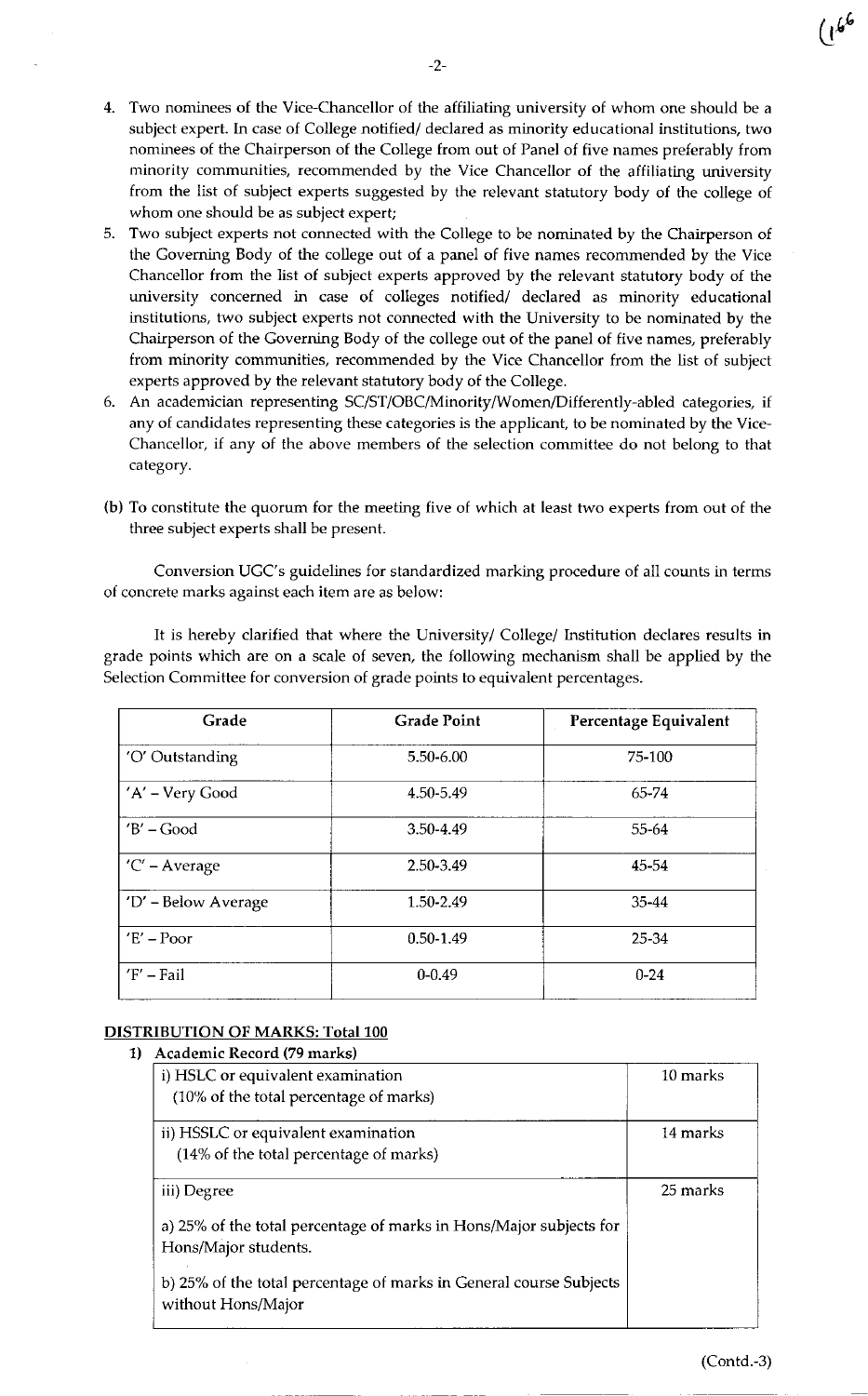| iv) Master Degree in the Concerned Subject | 30 marks |
|--------------------------------------------|----------|
| (30% of the total percentage of marks)     |          |

## 2) Research Contribution and Teaching Experience (18 marks)

| i) Ph.D. in the concerned subject from UGC recognized university (Marks<br>will be awarded only if a candidate has Ph.D. Degree in addition to<br>eligibility requirement of NET/SLET/SET. Off campus Ph.D. is not<br>recognized as per Govt. of Assam O.M. No.AHE.293/2008/147, dated 09-<br>07-2012).                              | 9 marks                      |
|--------------------------------------------------------------------------------------------------------------------------------------------------------------------------------------------------------------------------------------------------------------------------------------------------------------------------------------|------------------------------|
| ii) M.Phil. Degree in the concerned subject from UGC recognized<br>university.                                                                                                                                                                                                                                                       | 2 marks                      |
| (Marks will be awarded only if a candidate has M.Phil. Degree in<br>addition to eligibility requirement of NET/SLET/SET. Off campus M.Phil.<br>recognized<br>as per Govt.<br>of<br>Assam<br>O.M.<br>not<br>Degree<br>is<br>No.AHE.293/2008/147, dated 09-07-2012).                                                                   |                              |
| iii) Research paper/ article in the concerned subject/ domain published in<br>journal/ Research book/ Proceeding volume with ISSN/ISBN/Impact<br>factor (0.5 marks for each publication is ISSN/ISBN documents published<br>in UGC recognized journal subject to maximum of 1 mark).                                                 | 1 mark<br>(per paper $0.5$ ) |
| iv) Research paper/article in the concerned subject/ domain published in<br>impact factor journal existing in the data base of Scopus, Web of Science/<br>Web of knowledge (1 mark for each publication)                                                                                                                             | 3 marks<br>(per paper 1)     |
| v) 0.5 Marks for each chapter/ article in the concerned subject published<br>in research/ text book with ISBN subject to maximum of 1 mark (In case<br>of text book, the relevant text book must be approved by a competent<br>academic authority such as University)                                                                | 1 mark<br>(per article 0.5)  |
| vi) Teaching/ Library Management experience in the concerned subject/<br>domain (1 mark for each completed year of service after acquiring UGC<br>norms in provincialised/ Govt./ Affiliated Degree college/ Libraries of<br>Govt. Institutes/Higher Secondary Classes of Provincialised Schools,<br>subject to Maximum of 2 marks). | marks<br>$\overline{2}$      |
| However, if the period of teaching experience is less than one year<br>then the marks shall be reduced proportionately. In this case a minimum<br>of 3(three) months teaching experience will be counted.                                                                                                                            |                              |
| 3) NCC (C) certificate holder                                                                                                                                                                                                                                                                                                        | 1 mark                       |
| 4) Gold medal in any event of University/Youth festival conducted by<br>Universities having affiliating colleges (certificate must be submitted<br>along with the application)                                                                                                                                                       | 1 mark                       |
| Representing Assam in any Olympic Sports event at the National<br>5)<br>level. (certificate must be submitted along with the application)                                                                                                                                                                                            | 1 mark                       |

All candidates must have proficiency in local language. Instruction contained in this O.M. will come into force from the date of issue of the O.M.

> Sd/-(Shri Preetom Saikia, IAS) Commissioner & Secretary to the Govt. of Assam Higher Education Department.

 $(1^{b^{\varphi}}$